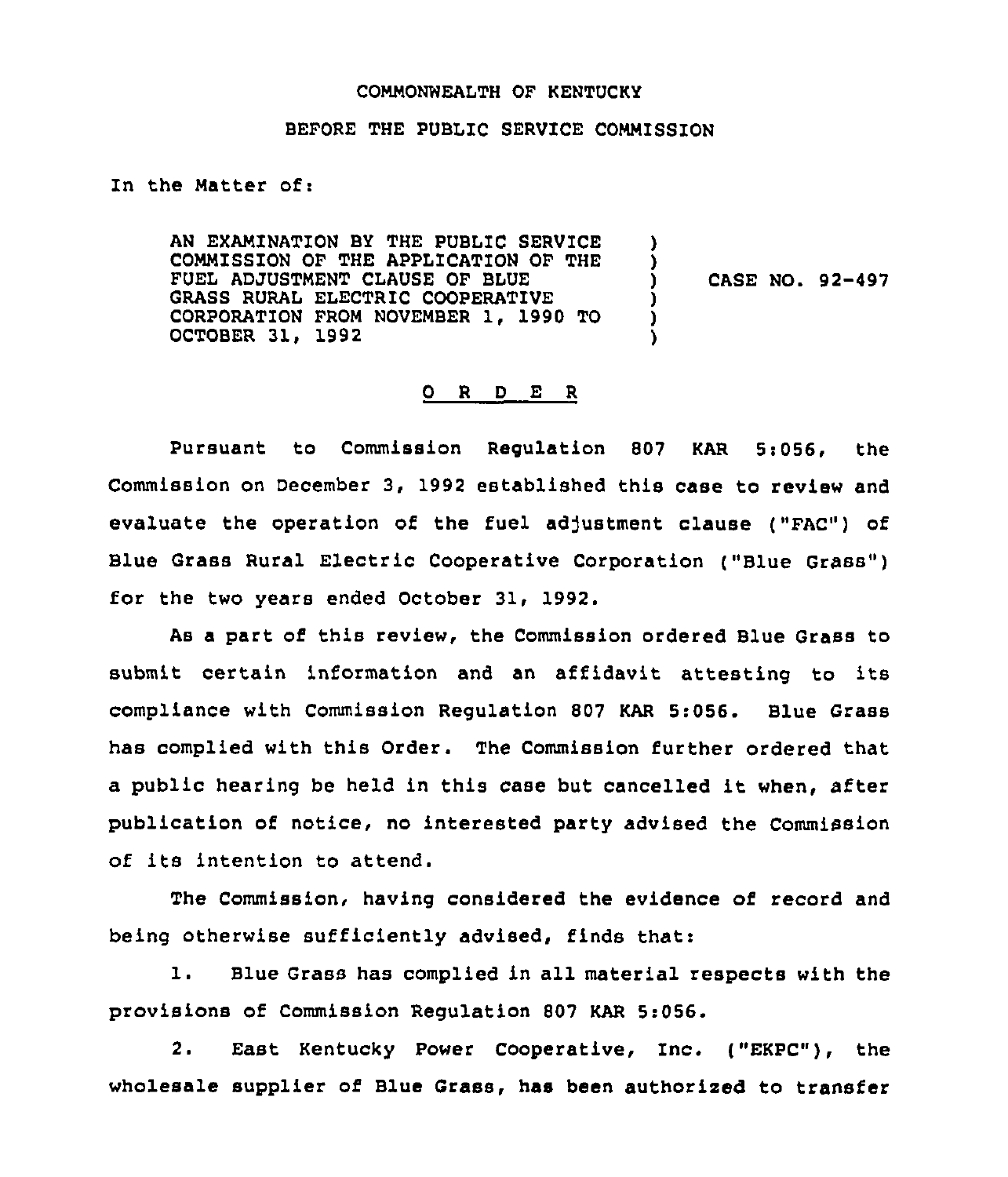(roll-in) <sup>a</sup> 0.31 mills per Kwh decrease in its base fuel cost to its base rates.<sup>1</sup>

 $3.$ Blue Grass should be authorised to transfer (roll-in) a 0.33 mills per Kwh decrease in its base fuel costs to its base rates to reflect, as adjusted for line loss, the transfer of a 0.31 mills per Kwh decrease in EKPC's base rates and this can best be accomplished by a negative energy adder to each Kwh sold.

4. The rates and charges in Appendix A, attached hereto and incorporated herein, are fair, just, and reasonable, and reflect the transfer of fuel costs from the FAC to the base rate,

IT IS THEREFORE ORDERED that:

1. The charges and credits applied by Blue Grass through the FAC for the period from November 1, 1990 to October 31, 1992 be and they hereby are approved.

2. Blue Grass be and it hereby is authorised to transfer to base rates those fuel costs (as adjusted for line-loss) rolled-in by EKPC from its FAC to its base rates.

3. The rates in Appendix <sup>A</sup> are approved for service rendered by Blue Grass on and after Nay 1, 1993.

4. Within 30 days of the date of this Order, Blue Grass shall file with the Commission revised tariff sheets setting out the rates approved herein.

 $\mathbf{1}$ Case No. 92-491, An Examination by the Public Service Commission of the Application of the Fuel Adjustment Clause of East Kentucky Power Cooperative, Inc. From November 1, 1990 to October 31, 1992.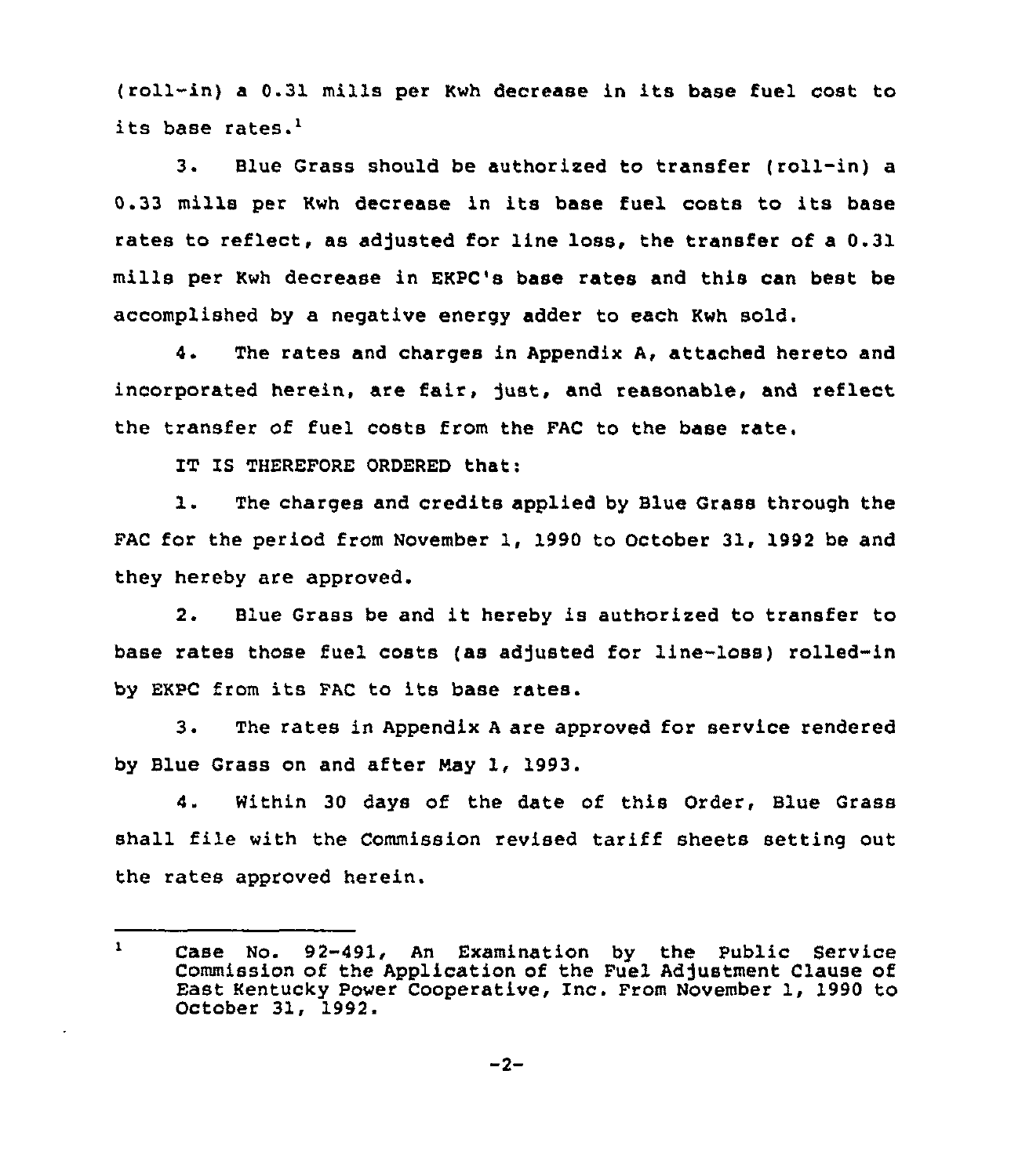Done at Frankfort, Kentucky, this Sth day of April, 1993.

PUBLIC SERVICE COMMISSION

Chairman Vice Chairman Commiss

ATTEST:

ll Executive Director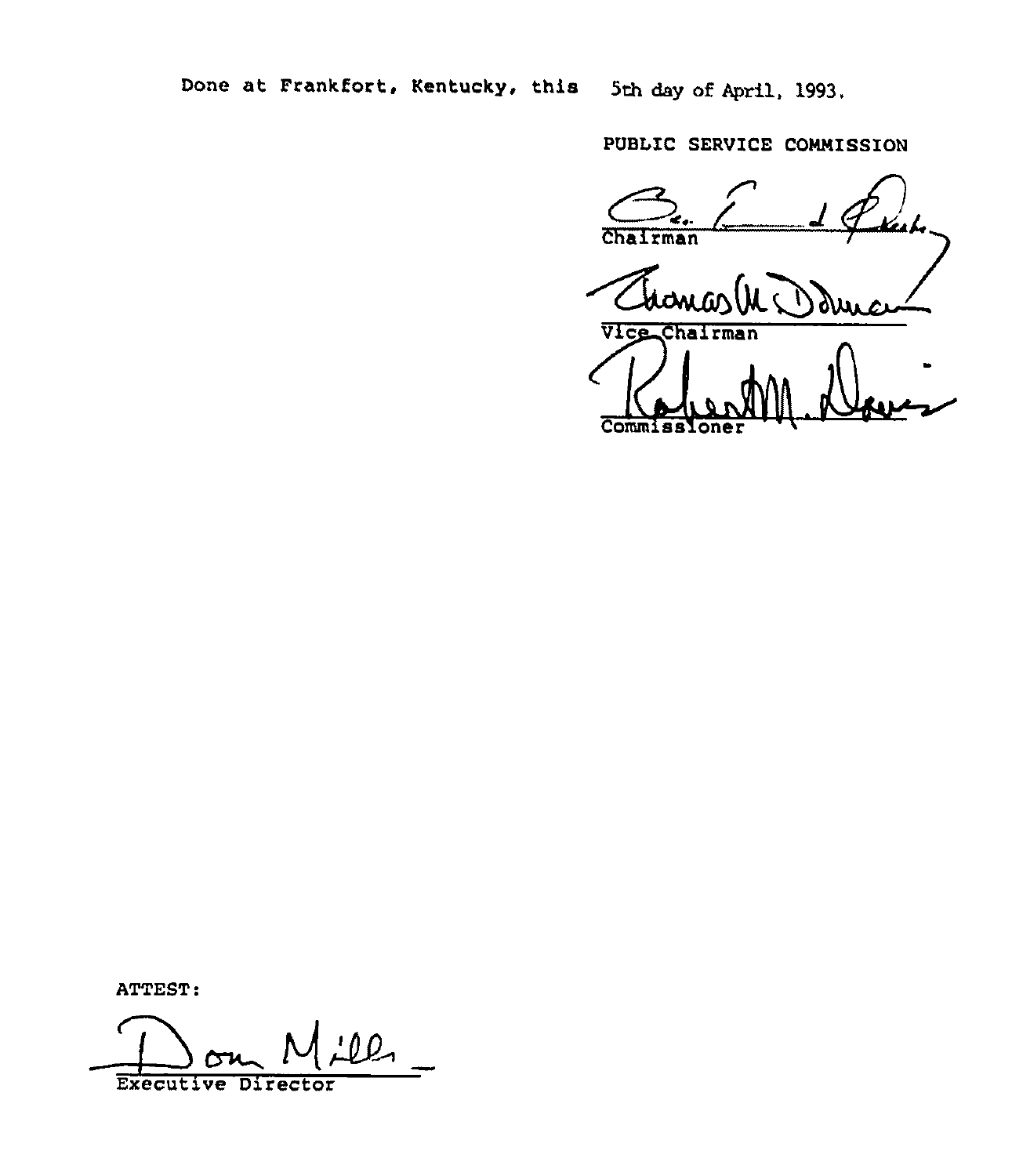#### APPENDIX A

APPENDIX TO AN ORDER OF THE KENTUCKY PUBLIC SERVICE COMMISSION IN CASE NO. 92-497 DATED April 5, 1993

The following rates and charges are prescribed for the customers in the area served by Blue Grass Rural Electric Cooperative Corporation. All other rates and charges not specifically mentioned herein shall remain the same as those in effect under authority of this Commission prior to the effective date of this Order.

## GS-1 (RESIDENTIAL, FARM AND NON-FARM)

Rates:

| First                      |  | 600 KWH Per Month | \$.06504 |
|----------------------------|--|-------------------|----------|
| All Over 600 KWH Per Month |  |                   | .05467   |

C-1 - COMMERCIAL AND INDUSTRIAL LIGHTING & POWER SERVICE

Energy Charge (Under 50 KW)

| First              | 3.000 KWH | \$.06686 |
|--------------------|-----------|----------|
| All Over 3,000 KWH |           | .05225   |

#### $LP - 1 - LARGE$  POWER

Enerov Charge (51-500 KW)

| <b>First</b>         | <b>10.000 KWH</b> | S.04738 Per KWH  |  |
|----------------------|-------------------|------------------|--|
| Next                 | 15,000 KWH        | .04068 Per KWH   |  |
| Next                 | 50.000 KWH        | .03508 Per KWH   |  |
| Next 75,000 KWH      |                   | .03278 Per KWH   |  |
| All Over 150,000 KWH |                   | $.03108$ Per KWH |  |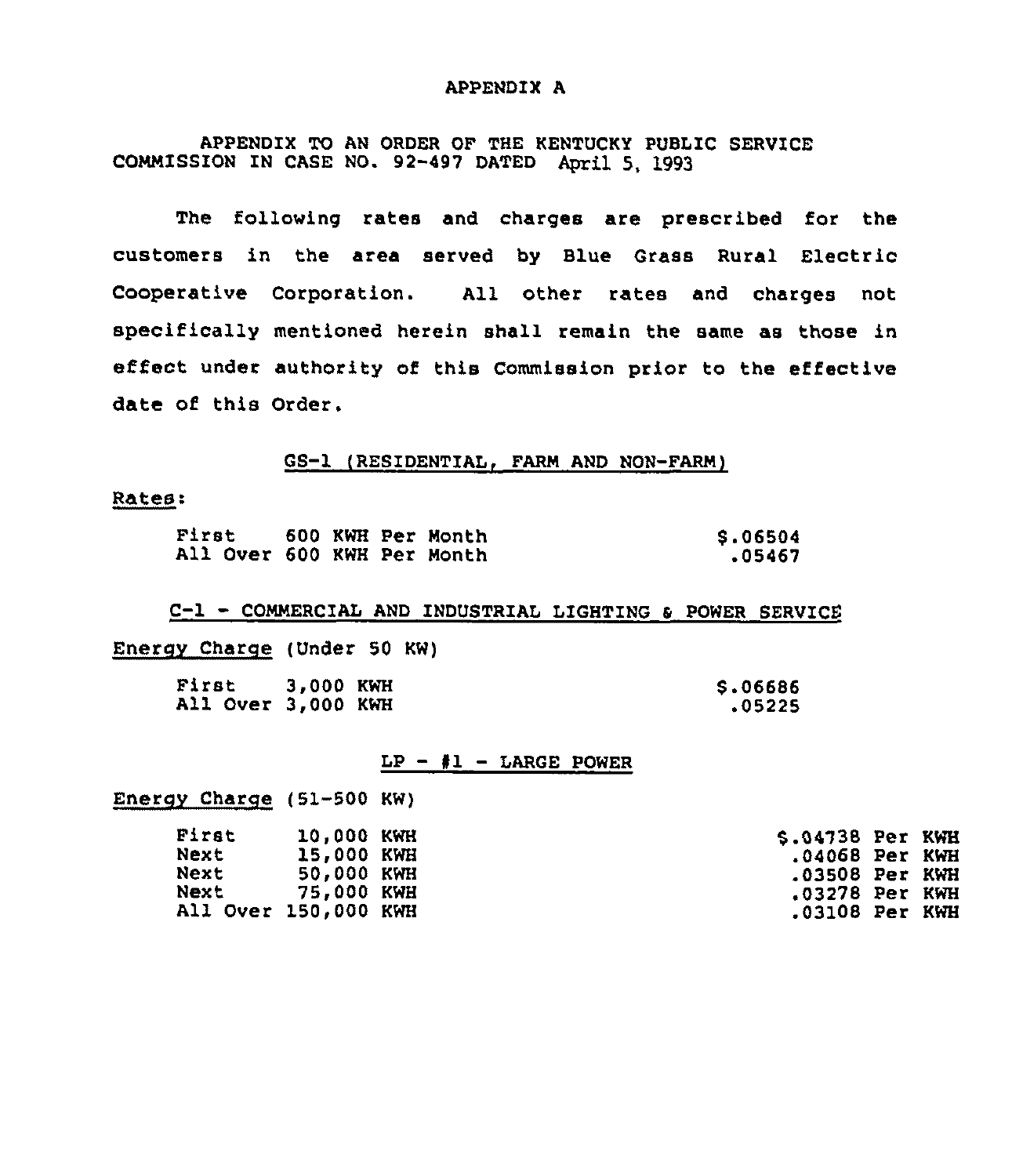# Rate:

| First                  | 3,500 KWH   | $$.04821$ Per KWH  |  |
|------------------------|-------------|--------------------|--|
| Next                   | 6,500 KWH   | $.03994$ Per $KWH$ |  |
| Next                   | 140,000 KWH | .03481 Per KWH     |  |
| Next                   | 200,000 KWH | $.03326$ Par $KWH$ |  |
| Next                   | 400,000 KWH | $.03234$ Par $KWH$ |  |
| Next                   | 550,000 KWH | $.03142$ Per KWH   |  |
| All Over 1,300,000 KWH |             | $.02615$ Per KWH   |  |
|                        |             |                    |  |

## SECURITY LIGHTS

## Rate Per Light Per Month:

Energy Charge (Over 500 KW)

|  | 175 Watt Mercury Vapor        | S4.92 |
|--|-------------------------------|-------|
|  | 400 Watt Mercury Vapor        | 7.37  |
|  | 100 Watt High Pressure Sodium | 5.06  |
|  | 250 Watt High Pressure Sodium | 7.29  |

## STREET LIGHTING

## Rate Per Light Per Month:

|  |                       | 70 Watt High Pressure Sodium (ornamental)<br>100 Watt High Pressure Sodium (ornamental)<br>250 Watt High Pressure Sodium (ornamental)<br>70 Watt High Pressure Sodium (colonial) | <b>S5.17</b><br>6.67<br>9.03<br>7.95 |
|--|-----------------------|----------------------------------------------------------------------------------------------------------------------------------------------------------------------------------|--------------------------------------|
|  | (15' Mounting Height) |                                                                                                                                                                                  |                                      |
|  |                       |                                                                                                                                                                                  |                                      |

## GS-2 OFF-PEAK RETAIL MARKETING RATE  $(ETS)$

#### Rate:

All KWH Per Month  $\sim$  5.03280

## LARGE INDUSTRIAL RATE SCHEDULE C-1

# Monthlv Rate:

Energy Charge

\$ .03162